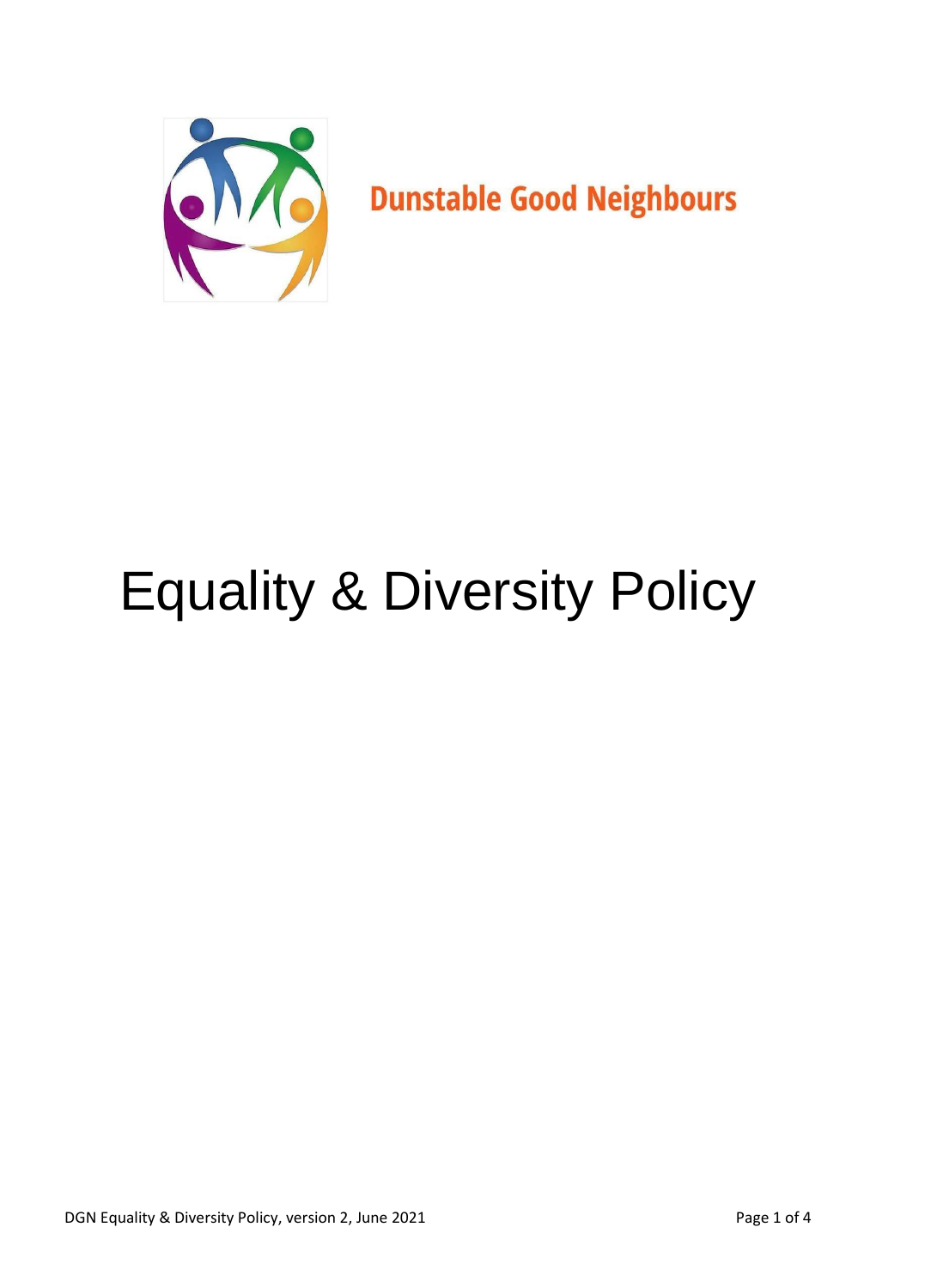# 1. General Statement

1.1 Dunstable Good Neighbours is committed to achieving equal opportunities in the services it provides. We believe that equality for all is a basic human right and actively oppose all forms of unlawful and unfair discrimination. We celebrate the diversity of our community and seek to reflect that diversity within our good neighbourhood scheme. In accordance with the Equality Act 2010 no user of Dunstable Good Neighbours services or volunteer should receive less favourable treatment because of: race, colour, nationality, ethnic or national origin, religion or creed, age, gender or gender reassignment, marital status, sexual orientation, or disability.

1.2 As a provider of a service to the community, Dunstable Good Neighbours accepts the responsibility to promote equal opportunities and challenge discrimination wherever it occurs. We will treat all people with dignity and respect, recognising the value of everyone. This document sets out the main consequences of this commitment and the action to be taken to achieve equal opportunities.

1.3 It is the responsibility of all volunteers and service-users to ensure that no individual receives less favourable treatment than any other on the grounds stated in Para. 1.1 of this policy.

1.4 Dunstable Good Neighbours recognises that some users of its services may, because of their past or present distress or medical condition, say or do things which would otherwise be unacceptable and incompatible with Dunstable Good Neighbours Equality and Diversity Policy. Dunstable Good Neighbours will do all it can to challenge such behaviour. In cases where intervention is possible a gentle approach will be adopted which aims to alter attitudes and behaviour while maintaining support for the distressed service-user.

1.5 The Steering Group of Dunstable Good Neighbours will review this policy biannually.

# 2 Responsibility

2.1 The steering group of Dunstable Good Neighbours has overall responsibility for the effective operation of this policy. However, all volunteers and service-users have a duty as part of their involvement with Dunstable Good Neighbours to do everything they can to ensure that the policy works in practice.

2.2 Dunstable Good Neighbours is committed to inclusive recruitment of volunteers and will strive to recruit volunteers to reflect the diversity of the community.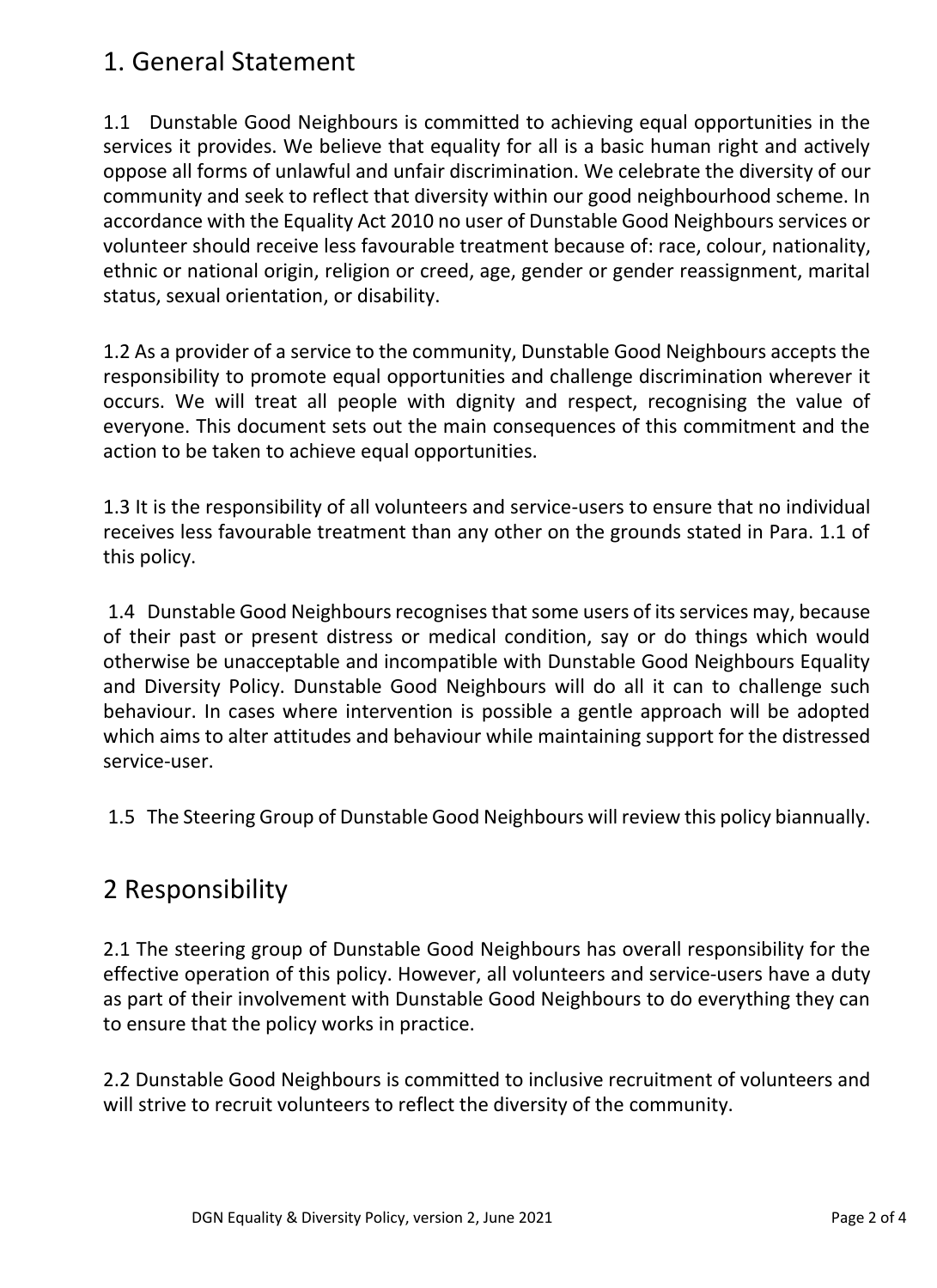2.3 Dunstable Good Neighbours will bring to the attention of all volunteers and service-users the existence of this policy and will provide such guidance as is necessary to ensure that the policy is effective and that everyone is aware of it.

2.4 Those responsible for recruiting volunteers to work with Dunstable Good Neighbours good neighbourhood scheme are responsible for ensuring that they are aware of Dunstable Good Neighbours Equality and Diversity Policy and for ensuring that those volunteers adhere to it while working with Dunstable Good Neighbours.

2.5 Every effort will be made to ensure that the services offered by Dunstable Good Neighbours reflect the composition of the community it serves. Dunstable Good Neighbours is committed to encouraging access from under-represented groups.

2.6 If any service-user or volunteer feels that they have been, or are being discriminated against, in any way, they are urged to pursue the matter with the officers of the steering group.

2.7 All instances or complaints of discriminatory behaviour will be treated seriously.

2.8 Complaints or allegations of an unfounded or malicious nature will also be treated as serious.

#### 3 Disabled Access

3.1 Dunstable Good Neighbours will endeavour to ensure, as far as is practicable, that all the premises it uses have disabled access. When considering new premises, every effort will be made to ensure such premises are fully accessible.

## 4 Use of Language

4.1 Volunteers and service-users should avoid and challenge the use of language which, in any way, may be regarded as discriminatory, particularly in relation to:

- disabled groups and/or individuals with special needs
- any race, culture, or religion
- a person's sexual orientation
- women and/or men
- age